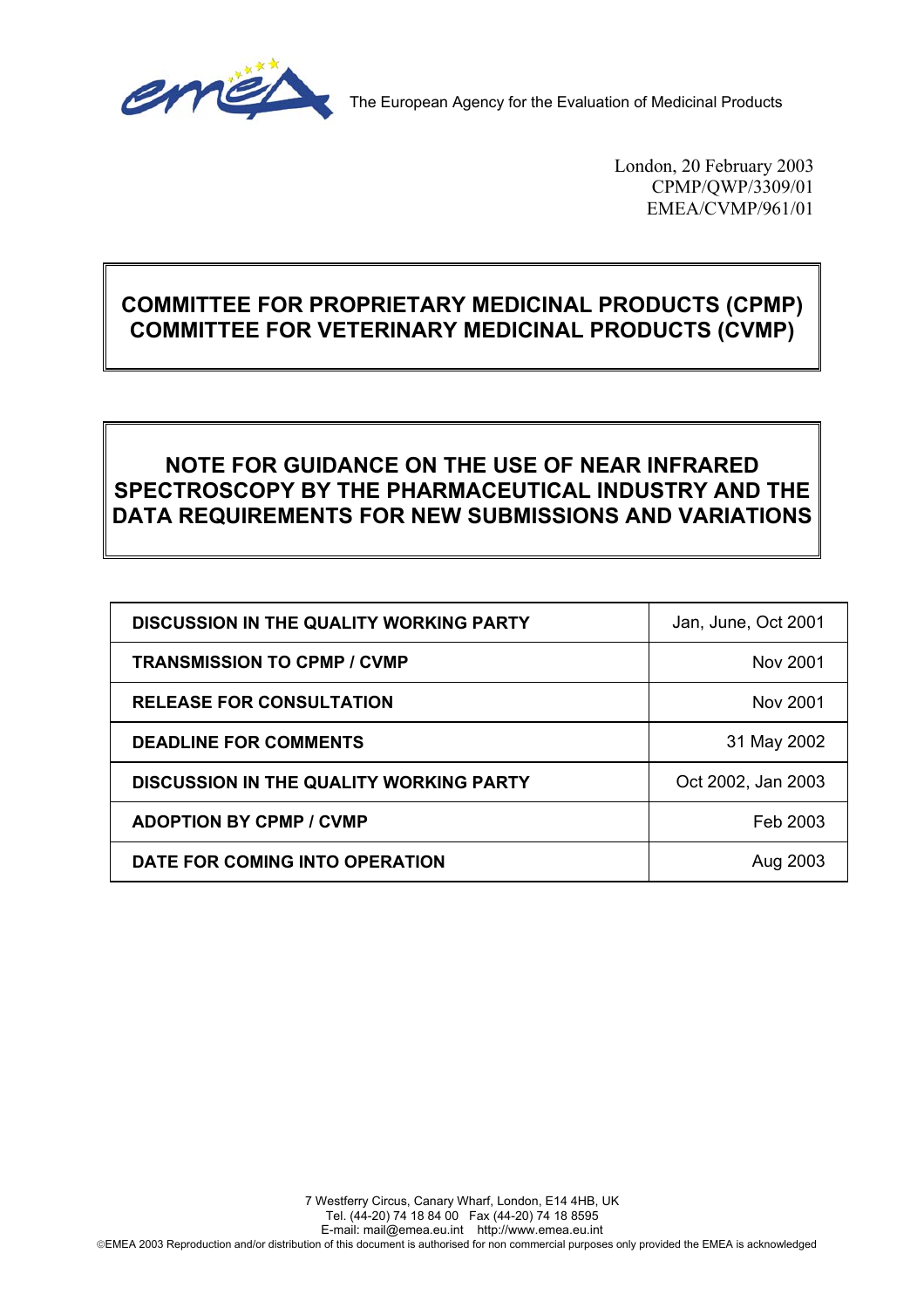# **1. INTRODUCTION**

## **1.1 Objective**

This guideline is intended to provide guidance to companies in the process of calibration, validation and maintenance of a Near Infrared Spectroscopy (NIRS) method and the type of data to be submitted to the competent authorities in the case that NIRS is subject or part of an application.

### **1.2 Background**

NIRS is a well established technique in the food, chemical, agrochemical and petrochemical industry, and has now also been used for many years in the pharmaceutical industry. The technique appears to be useful for the identification and assay of pharmaceutical substances, the identification and assay of such substances in the finished products, as well as for inprocess control and for monitoring purposes. The principles of NIRS differ from usual conventional analytical techniques such as HPLC and GC. Like IR spectroscopy chemometric techniques are usually required for interpretation. NIRS has been described in the European Pharmacopoeia since 1997, however a single reference to this monograph is not considered sufficient for registration.

### **1.3 General concepts**

### *Regulatory status*

A NIRS method can be used as an alternate method to one or more validated methods specified in the quality part of the dossier (the reference methods). As a NIRS method generally needs to be developed and validated in conjunction with these reference methods and cannot easily be repeated by official control laboratories, these reference methods and corresponding specifications should remain included in the authorised specifications. Once the NIRS method has been approved by the competent authorities, the specification 'if-tested' may be added to the reference method. The NIRS method must be challenged with the reference method once a year to ensure its ongoing validity and the maintenance of the reference method, i.e. a sample of a batch should be analysed by both the reference method and the NIRS method and the results should be compared.

### *Submission of data*

The type of data to be submitted to the competent authorities can be less extensive as described in this guideline, if justified with reference to the potential impact on public health. A declaration of the company that a NIRS method has been validated in conformity with this guideline may be sufficient for certain applications e.g. the use of NIRS as qualitative method for colouring materials and plastic primary packaging materials.

### *GMP*

As different interpretations are present regarding the borderline between the data to be provided in the dossier for a marketing authorisation and GMP, this guideline will comment on this aspect where relevant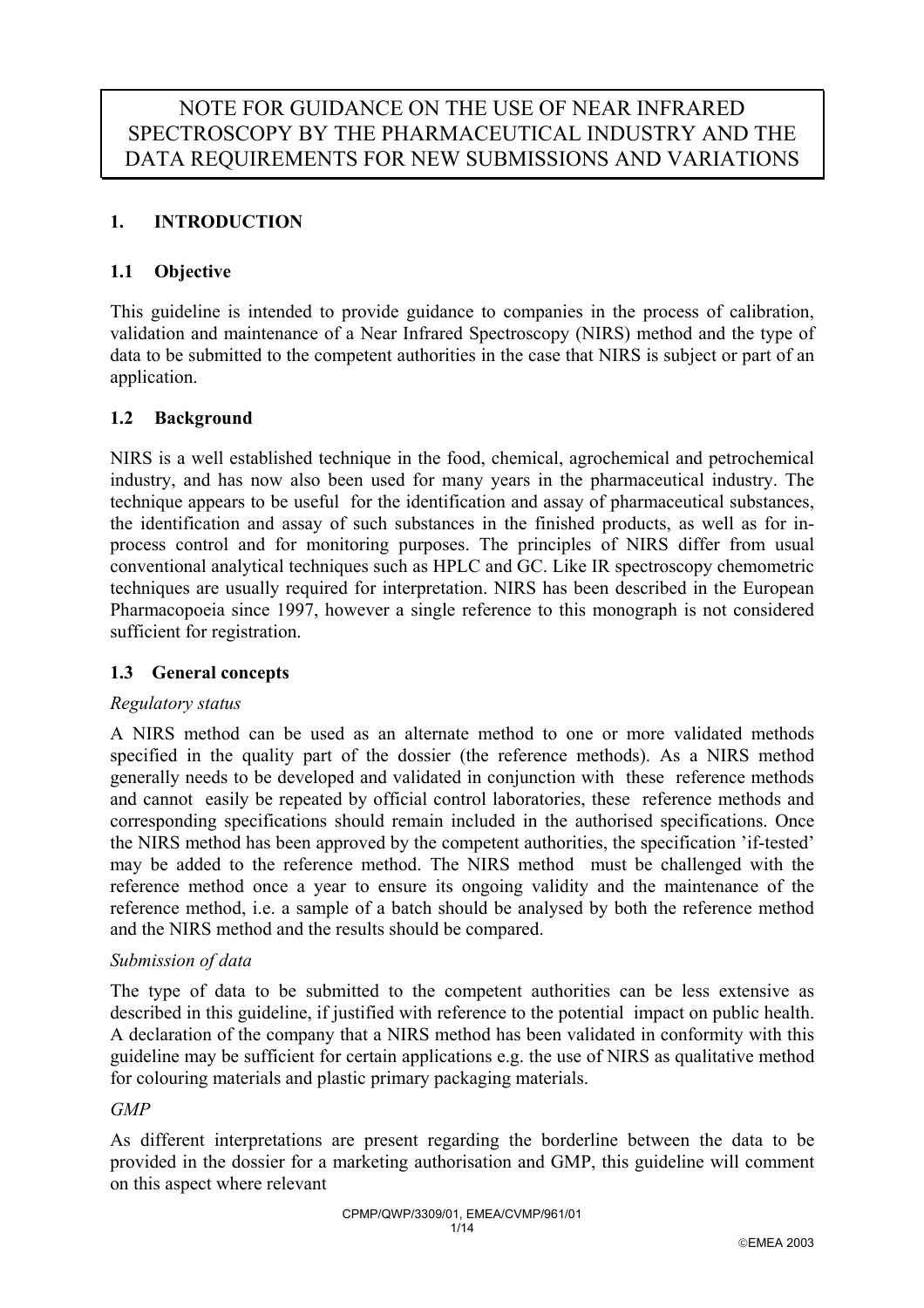The apparatus should be laid down unambiguously. The level of detail should take into account the still limited transferability of a NIRS method. See section 4 for more information. Additional information may be necessary, e.g. with respect to sample temperature or humidity in the test room.

Performance verifications are considered GcLP or GMP, thus no limits for these verifications have to be provided in the dossier for a marketing authorisation.

# **2. QUALITATIVE METHODS**

## **2.1 General remarks**

### *Identification*

In Pharmacopoeial monographs, identification is defined as the confirmation of a certain chemical entity. However the pharmaceutical industry uses a wider concept, implying that identification may also include differentiation between different qualities of one chemical entity (e.g. particle size, polymorphs). To allow differentiation, this guideline uses the terms identification (only chemical structure) and qualification (chemical- and physical attributes). Conventional identification is often based on more than one analytical method. Consequently it should be clear, if applicable, which reference method(s) will be replaced by the NIRS method.

### **2.2 Method development**

### *Principle*

The identification or qualification of a substance (drug substance, excipient, blend, drug product, intermediate) with NIRS is based on the comparison of the spectral data of this substance with the spectral data of several samples of several batches of different substances present in a reference library. Chemometrics will usually be necessary to compare the data and to draw conclusions (pass, no match or ambiguous). In case of an ambiguous conclusion, the method needs to be adjusted such that the substance will correctly be either approved or rejected, or those substances that interfere should be excluded from the scope of the method. Interfering substances or grades of substances may also be classified as one single entity if possible (e.g. different grades of lactose).

The classification of a substance can be done in several stages, e.g. first a classification of chemical identity or a group of related substances, and then application of more selective models for each individual grade or substance. This approach can be used to decrease the likelihood of false positives/negatives.

### *Chemometrics, spectral pre-treatments, wavelength range and thresholds*

For the identification or qualification of pharmaceutical substances the combined use of the chemometric techniques Wavelength Correlation (WC) of the second derivative spectra and Maximum Wavelength Distance (MWD), both applied on the whole NIRS range (1000 – 2500 nm), is highly preferred.

Other combinations of chemometric techniques and pre-treatments are only acceptable if justified. Major advantages of WC methods are the ability to address a fixed value to the threshold and that individual methods and their thresholds can be compared, whereas methods based on Principal Component Analysis (PCA) are all unique being the result of the included substances and the choices made during the development of the method. Moreover it can be assumed that model updating is more straightforward for univariate methods like WC and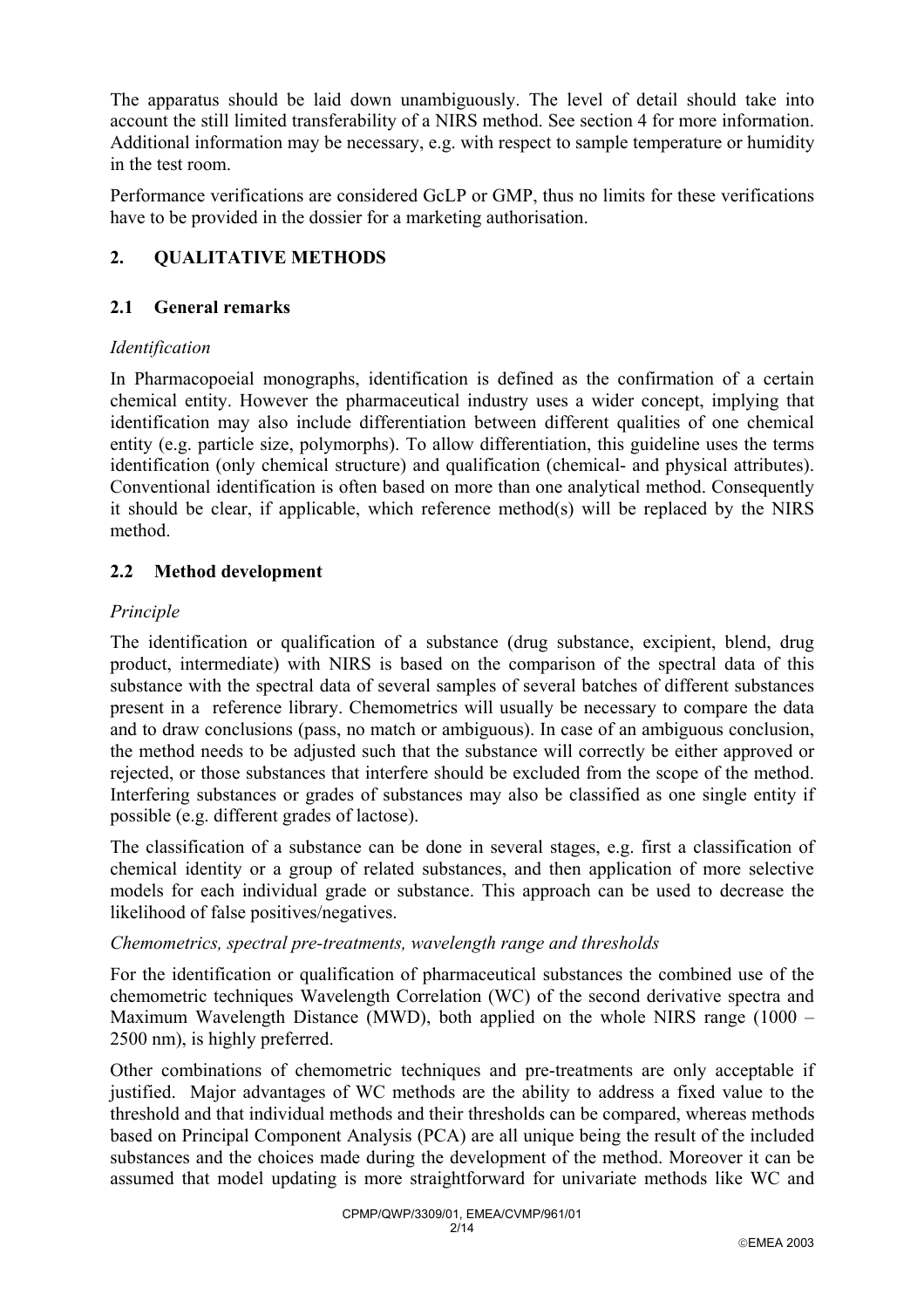MWD than for multivariate PCA based methods. 'Smoothing' may be used as additional pretreatment.

Chemometric thresholds should be determined in the process of method development. Unless justified, a threshold below 0.95 is not acceptable for WC of the second derivative. Insufficient turnover of substances leading to insufficient data is not regarded an acceptable justification, as NIRS is meant to be used as an alternative for frequent routine quality control.

### *Spectral library and calibration*

For each substance for which the method is intended, three or more spectra of at least three batches (together called the training set) should be included in the reference library. These batches should be verified with the conventional reference methods, included in the specification, and represent the normal variation in suppliers, physical parameters etc. Validation of the method should demonstrate that spectra of an acceptable minimum number of batches have been included in the training set and that these batches are sufficiently representative to cover the normal variation of the substance. The composition of the reference library should be laid down in a list of batch numbers.

It should be verified that the spectra used to create the reference library are approved correctly using the developed calibration model.

#### *Other applications*

For in-process controls and monitoring purposes other methods may be more suitable, e.g. PCA based methods. The reliability of each chosen method should be demonstrated by appropriate validation according section 2.3. Depending on test type the validation may be less extensive.

### **2.3 Method validation**

### *Principle*

Validation of a qualitative NIRS method should consist of validation for specificity and robustness. After each step of this validation, the NIRS method may be adjusted if necessary. Possible adjustments are a change of pre-treatment and a change of thresholds, to expel substances from the scope of the method, or to classify substances as one. The results of the final validation should be submitted to the competent authorities.

#### *Specificity*

The extent of specificity testing depends on the application of the NIRS method. Lack of specificity of the NIRS method can be compensated by other supporting analytical procedures.

Independent samples of substances represented in the reference library, but not used to create it (i.e. different batches, blends), must be tested and all approved correctly (pass).

Potential challenges should be presented to the reference library. These challenges should be rejected (no match).

For the identification or qualification of pharmaceutical substances, relevant existing nameand structure analogues should be included in the external validation set, unless their absence is justified. Justification can be based on:

The number of included analogues in view of the total number of existing analogues (the validation set should be sufficiently representative for the whole set of all existing analogues).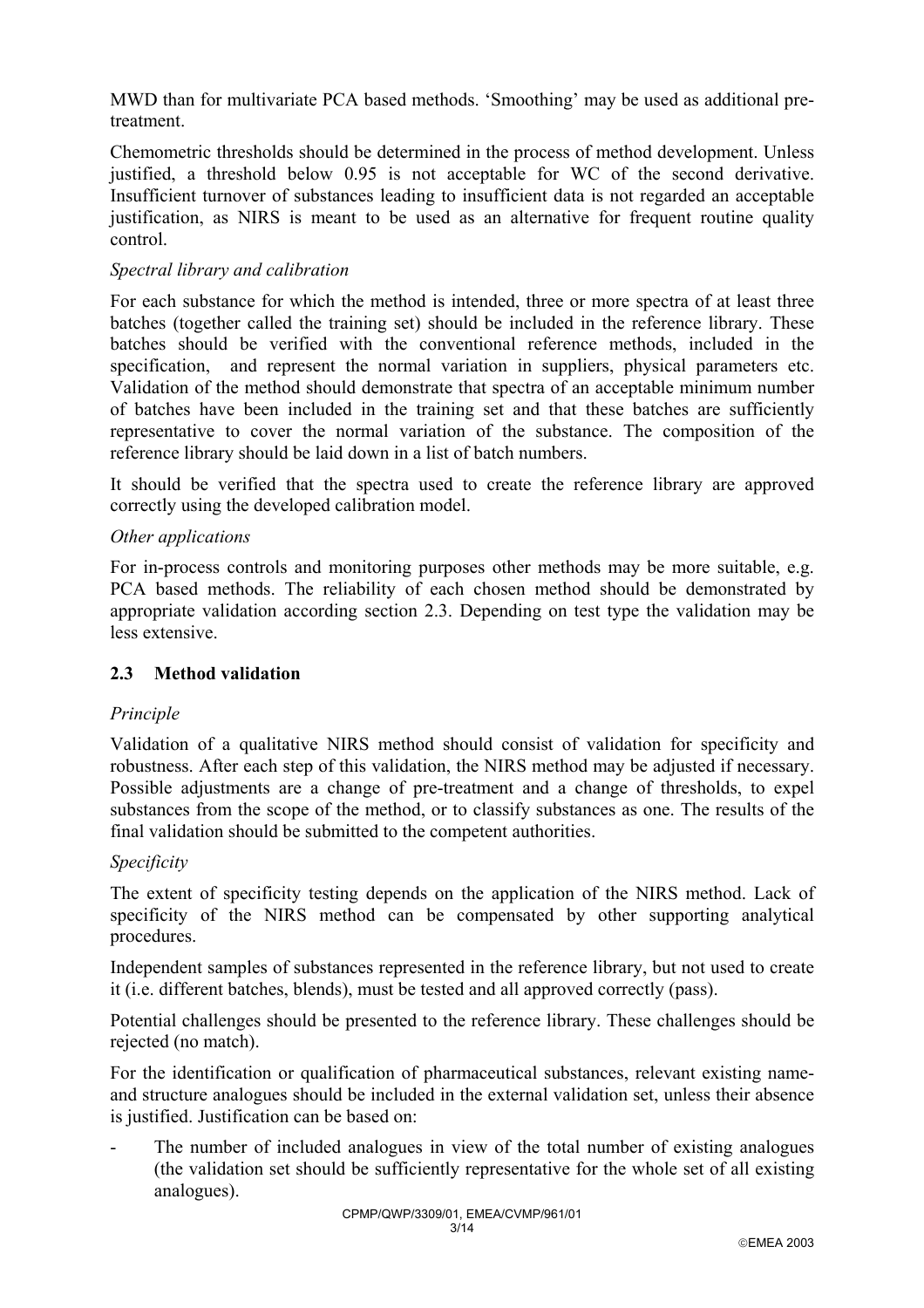- The expected Near Infrared (NIR) spectral characteristics of the analogues.
- The probability of their presence in the concerned pharmaceutical setting.

Where applicable (e.g. qualification applications), validation should include challenge with different grades of the same substance, anhydrous/hydrated material or different polymorphs. Consideration should also be given to materials manufactured by external suppliers that could be delivered in error.

The results of the validation should demonstrate for each tested parameter unequivocally, that the NIRS method is sufficiently specific to discriminate between batches that comply with the tested parameter and batches that don't, in the same way as for the reference method.

The composition of the external validation set should be described unambiguously and should be justified. If a new NIR-spectrophotometer is introduced, maximum effort should be made to transfer the former validation set to the new spectrophotometer.

#### *Robustness*

Effects of possible, relevant variations, e.g. temperature (environment and sample), humidity, different position of the sample in the optical window, different sample presentation devices, probe depth or, if applicable, packaging materials, should be understood and documented. Instrumental variations can also be considered in the validation for robustness, e.g. changing lamps, reflectance standard etc. Some variations and potential changes can already be included in the calibration during the development of the method.

### **2.4 Change control**

#### *Method and instrumentation*

Changes (both planned and unplanned), that might affect the performance of the method and may require re-validation, are more likely to occur with NIRS than with conventional analytical methods. This especially concerns the qualitative NIRS methods where spectra of batches are likely to be added to the reference library to keep it up to date and to a lesser extent to all NIRS methods in case of relevant changes to the instrumentation, which cannot be controlled with performance verifications alone.

Future changes to the NIRS method or instrumentation that have been dealt with according to an accepted change control protocol, can be regarded as falling within the scope of GMP and consequently need no variation application. Requirements on change control are presented in table 2.1

Preferably, a suitable change control test is provided for each method or reference library. This change control test should be composed of a minimum of two standard sets (i.e. two classes or substances) for which separation is most critical. If the NIRS method does not comply with the change control test, it should be fully re-validated. It should be demonstrated that the performance of the change control test is stable over time.

Some potential changes, including changes to instrumentation, can already be included in the calibration. Robustness data from the validation experiments may demonstrate that some changes have no effect.

#### *Software*

Comparison of the chemometric results applied on the spectra present in the library with the old and new software is suitable as change control test.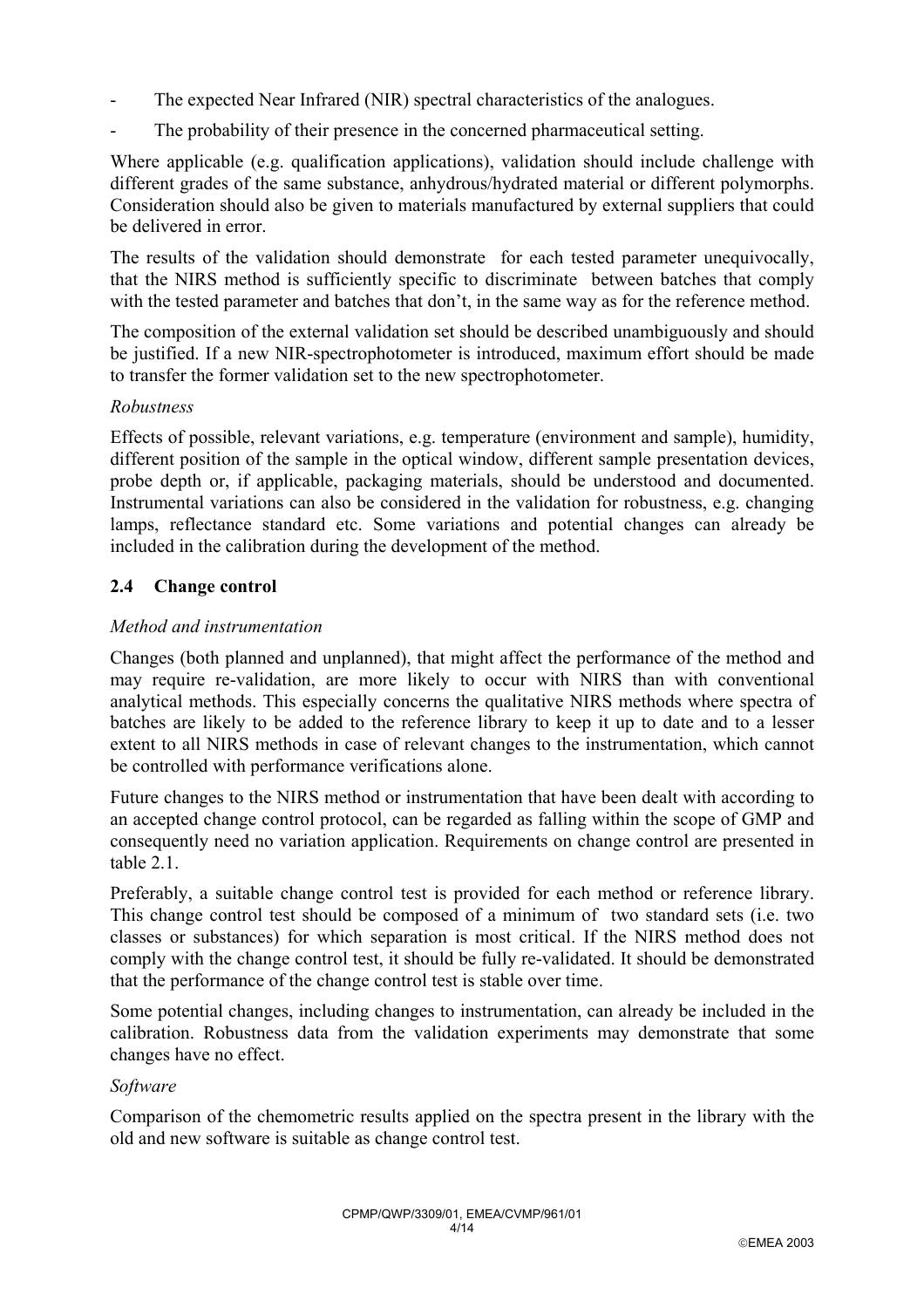# **Table 2.1 Change Controls**

| Change                                                                                                                                                                                                                                                                                                                             | <b>Revalidation</b><br>of<br>library | <b>Instrument</b><br>performance<br>controls* | <b>Revalidation</b><br>of method, or<br>change<br>control test |
|------------------------------------------------------------------------------------------------------------------------------------------------------------------------------------------------------------------------------------------------------------------------------------------------------------------------------------|--------------------------------------|-----------------------------------------------|----------------------------------------------------------------|
| Change to the reference library:                                                                                                                                                                                                                                                                                                   | $Yes**$                              | n/a                                           | n/a                                                            |
| (addition or deletion of batches or<br>substances)                                                                                                                                                                                                                                                                                 |                                      |                                               |                                                                |
| Instrumentation changes:                                                                                                                                                                                                                                                                                                           | n/a                                  |                                               |                                                                |
| Software***                                                                                                                                                                                                                                                                                                                        |                                      | N <sub>0</sub>                                | Yes                                                            |
| Hardware****                                                                                                                                                                                                                                                                                                                       |                                      | Yes                                           | Yes                                                            |
| $\mathbf{a}$ $\mathbf{b}$ $\mathbf{c}$ $\mathbf{d}$ $\mathbf{c}$ $\mathbf{d}$ $\mathbf{c}$ $\mathbf{d}$ $\mathbf{d}$ $\mathbf{e}$ $\mathbf{d}$ $\mathbf{e}$ $\mathbf{d}$ $\mathbf{e}$ $\mathbf{d}$ $\mathbf{e}$ $\mathbf{d}$ $\mathbf{e}$ $\mathbf{d}$ $\mathbf{e}$ $\mathbf{d}$ $\mathbf{e}$ $\mathbf{d}$ $\mathbf{e}$ $\mathbf{$ |                                      |                                               |                                                                |

\* As Ph. Eur. 2.2.40

\*\* Dependent on the chemometric technique re-validation is sometimes not needed when substances are expelled from the method.

- \*\*\* New software or new version of existing software.
- \*\*\*\* E.g., lamp, optical- and electronic components, sample presentation module, location, instrument upgrade or replacement

#### n/a Not applicable

### **3. QUANTITATIVE METHODS**

### **3.1 General remarks**

#### *Pre-conditions*

A NIRS quantification should always include a qualification of the suitability of the sample to be quantified with the proposed method. This qualification method should reject samples that are either out of range or out of the specifications that have been taken into account in the calibration. It is recommended that this qualification is done according to those procedures detailed in section 2. Other procedures may be used, if justified.

### *Calibration and validation*

NIRS methods to be used for quantification require calibration of the NIR spectral response against verified reference data or against data from samples especially prepared for the calibration. Therefore, some characteristics of the reference method should be considered in the process of development and validation of the NIRS method, e.g. accuracy, range, and precision. The reference method should be used as described in the dossier for Marketing Authorisation in order to be able to compare the accuracy. The calibration set should be independent from the validation set (i.e. the validation set should include data from other batches than the batches already included the calibration set). For both sets, the selection criteria should be presented.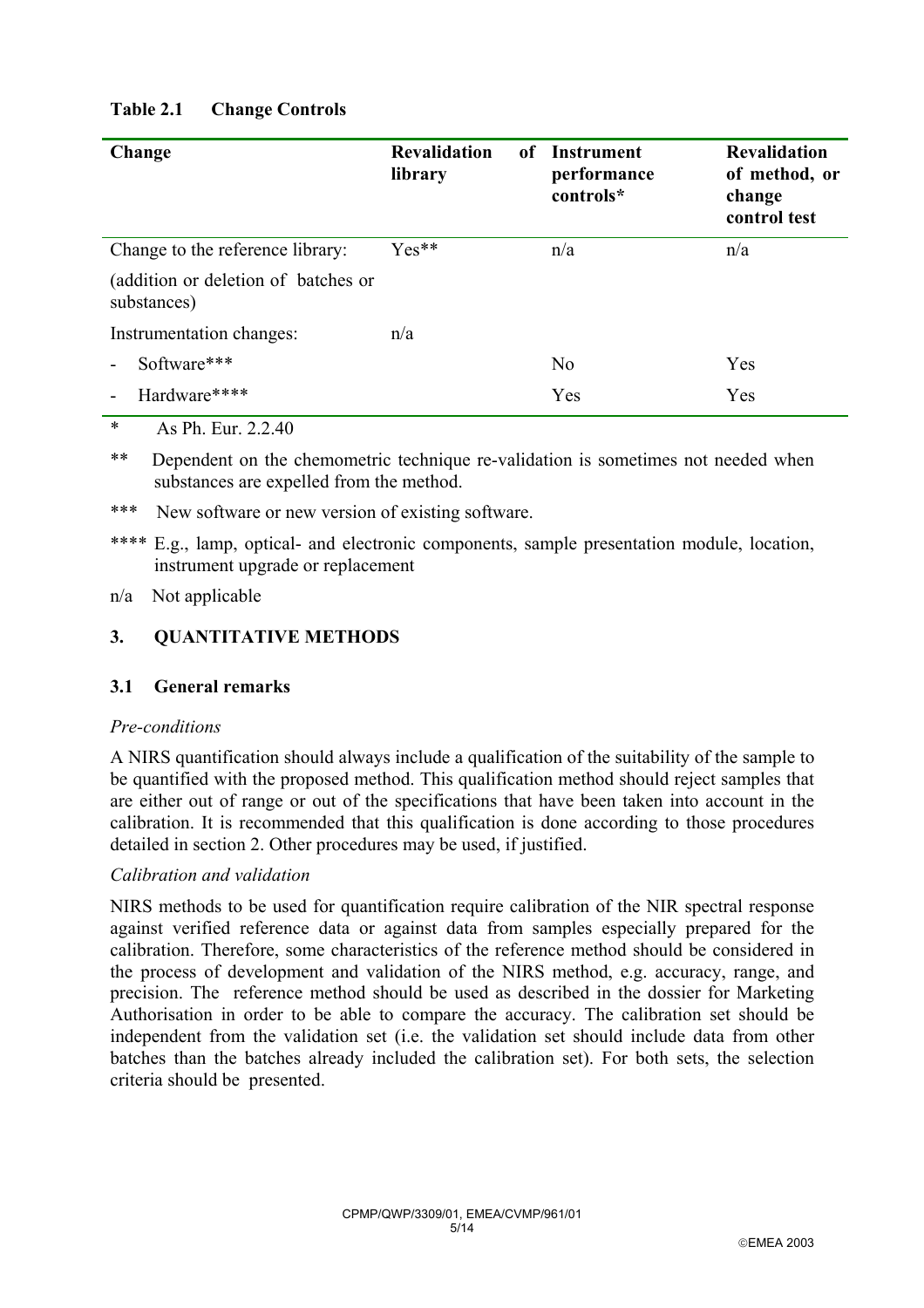### **3.2 Method development**

### *Calibration range*

The calibration range should be wider than the specified range and not too small in view of the Standard Error of Laboratory (SEL) of the reference method. This SEL concerns the intermediate precision (intra-lab) or reproducibility (inter-lab), whichever is applicable.

### *Calibration set*

The calibration set should be selected such that it covers the full variation in the sample, including differences in physical properties. Because the calibration range should be wider than the specified range (and thus the normal production range), samples with amounts of the quantified substance out of specification should be included. Development samples or samples made on purpose are normally required. If samples are made specifically, the variation in composition should preferably be established for all components in order to cover matrix effects. It is recommended that an appropriate design of experiments should be considered, in order to produce a sensible and sufficient number of samples encompassing potential matrix effects. Suitable consideration should be given to the levels by which components are modified. Correlations between variations in the substance to be studied and other components should be checked and minimised. The selected calibration samples and calibration batches should preferably have an even (rectangular) distribution across the calibration range. This selection and the number of calibration samples and batches should be sufficient to generate a calibration model of good predictive ability. This should be demonstrated in the process of validation.

### *Calibration model*

The choice of the calibration model should be justified, including a rationale for the selection of the pre-processing, wavelength(s) or wavelength range, and chemometric technique. The results of the calibration should be submitted as a list of batch numbers with related results. The chosen model should be laid down and presented in detail, including the equation (i.e. for Multiple Linear Regression (MLR) based methods) or a specific identifier such as filename and date (i.e. for Principal Component Regression (PCR) and Partial Least Squares (PLS) based methods).

The performance of the calibration should be quantified and assessed in relation to the reference method. This should be done by determination of the Standard Error of Calibration (SEC) for MLR- and PCR based methods or the Standard Error of Cross validation (SECV) for PLS based methods, the number of outliers, and as a plot *NIRS predicted value* vs *reference method value*.

$$
SEC = \sqrt{\frac{\sum_{i=1}^{n} (y_i - Y_i)^2}{n - p}}
$$

 $n =$  number of batches

p = number of coefficients, i.e. wavelengths (MLR) or principal components (PCR) used

 $Y = NIRS$  predicted value

 $y =$  reference method value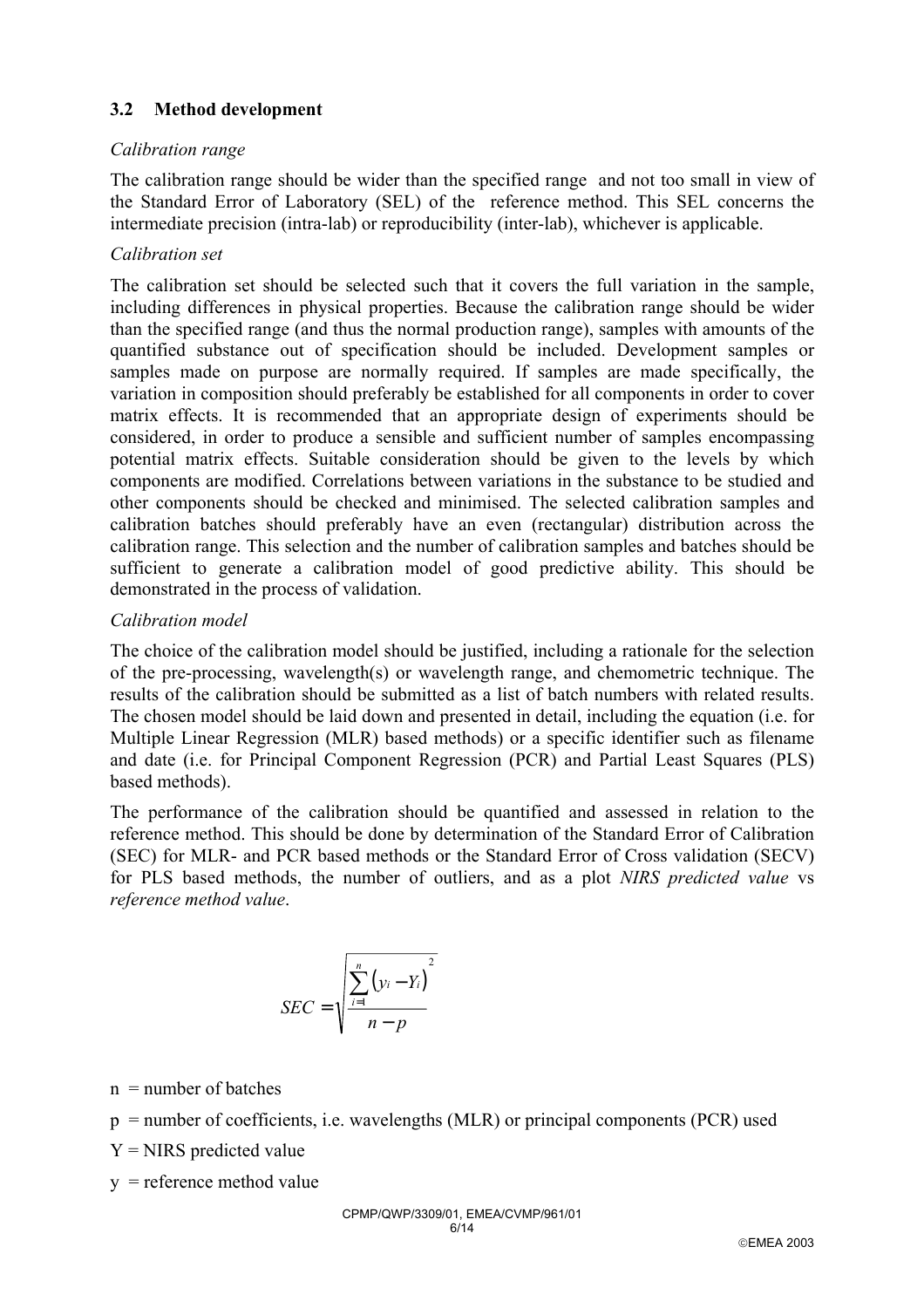It is pointed out that, for the determination of the SECV, spectra from samples of the same batch should be included or excluded from the calibration as group.

The relevant parameters, like slope and y-intercept, of the plot *NIRS predicted value vs. reference method value* should be presented. Theoretically these values should be one (1) and zero (0) respectively.

#### **3.3 Method validation**

#### *Validation set*

The validation set may comprise only production batches, or include both production and development batches. The set should cover variations up to but not exceeding the extremes of the calibrated range. The number of batches should preferably be identical to that of the calibration set, however a split 2/3 (calibration set) to 1/3 (validation set) is also acceptable. Ideally there should be an equal number of concentration points on either side of the nominal concentration of the calibration.

#### *Linearity and accuracy*

The results of the validation should be submitted as a list of batch numbers with related results and a plot *NIRS predicted value vs. reference method value.* The relevant parameters slope and y-intercept of the regression line should be submitted. Theoretically these values should be one (1) and zero (0) respectively. Alternative statistical methods, for validation of linearity, are also acceptable, if justified.

Accuracy can be determined by comparison with the reference method or with true samples (e.g. samples of placebo with added amounts of the tested substance). This latter option is however seldom applicable as other variations than the content of the tested substance can affect the result. Accuracy should be studied by determination of the Standard Error of Prediction (SEP) and the number of outliers of the validation set. The determined SEP should also be assessed in relation to the SEC or SECV and the precision of the reference method illustrated as the SELref , intermediate precision (intra-lab) or reproducibility (inter-lab), which ever is applicable. The SEP and SEC or SECV should be comparable. The  $SEP_{nirs}$ should not be larger than 1.4 x SELref, unless justified in view of the required accuracy of the test method.

$$
SEP = \sqrt{\frac{\sum_{i=1}^{n} (y_i - Y_i)}{n}}
$$

 $n =$  number of batches

 $Y = NIRS$  predicted value

 $y =$  reference method value

$$
SEL = \sqrt{\frac{\sum_{i=1}^{m} (x_1 - x_2)^2}{m}}
$$

CPMP/QWP/3309/01, EMEA/CVMP/961/01 7/14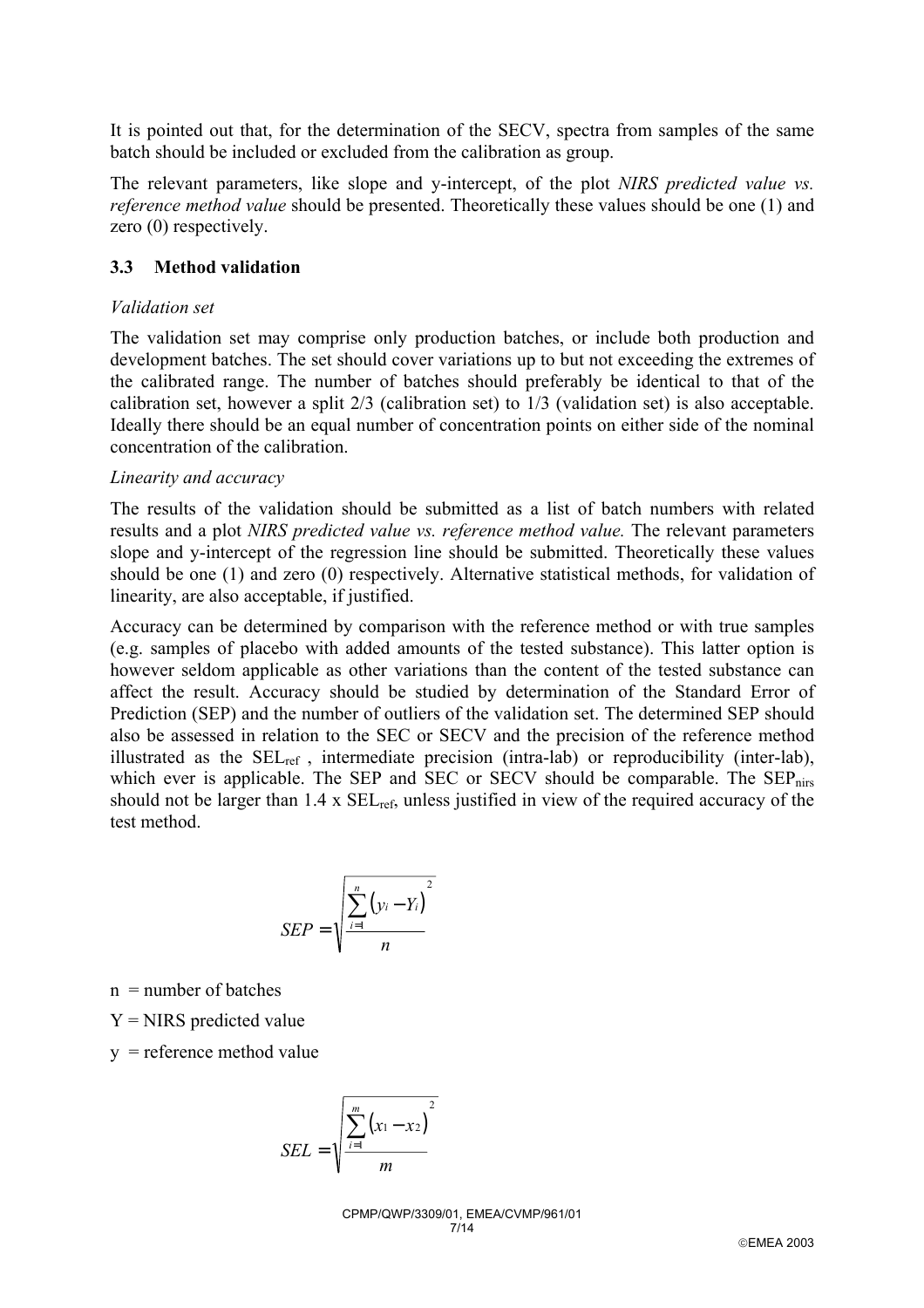#### $m =$  number of batches

 $x1 - x2$  = the absolute value of the difference between values measured at different laboratory conditions

Demonstrated linearity of the plot *NIRS predicted value vs. reference method value* (see above) and results of the paired t-test also provide information on the accuracy of the method. Determination of the SECV with the combined calibration- and validation set may also be used to provide information on the performance of the method. For this purpose, spectra from samples of the same batch should be included or excluded as group.

### *Specificity*

The method should be challenged with samples resulting from possible deviations throughout the manufacturing process, e.g. samples where the amounts of ingredients (active substances and/or excipients) deviate from the normal production range and samples with deviating physical characteristics, e.g. water content. The method should also be challenged with forced -degraded samples and in the case of quantification of the active substance, with samples containing a different active substance (preferably a structure analogue). The results of the challenge should read that either these other samples will be rejected in the qualification step of the sample (see 3.1. *pre-conditions*) or that the concerned deviations from normal production do not interfere with the quantification in the calibrated range for the substance to be studied. If variation of the content of other substances within certain ranges is included in the calibration, then the method can be considered validated towards specificity for variation of these other substances within that range.

In addition information from the calibration may be used, examples given below:

- To what extent the variance in the reference data is covered by the factors used
- The wavelengths used in the calibration can be compared to the known bands of the analyte of interest and to those of the matrix to verify that the bands of the analyte of interest are being used in the calibration.
- Wavelengths used for the calibration (i.e for MLR models) or the loadings for the factors used (i.e. PCR or PLS models) can be examined to check if they are using the actual spectroscopic information from the analyte of interest.
- For PCR and PLS calibrations, the coefficients can be plotted and the regions of large coefficients be compared with the spectrum of the analyte.

Other means of demonstrating specificity should be justified.

#### *Precision*

Repeatability should be assessed by three replicates of three different concentrations or alternatively by a minimum of six determinations with a formulation containing 100% of the specified amount. For intermediate precision and reproducibility the effects of random events on the precision of the analytical procedure should be established. The standard deviation, relative standard deviation and confidence interval should be reported for each type of precision investigated. The precision should be equivalent or better than the reference method.

*Robustness* 

See 2.3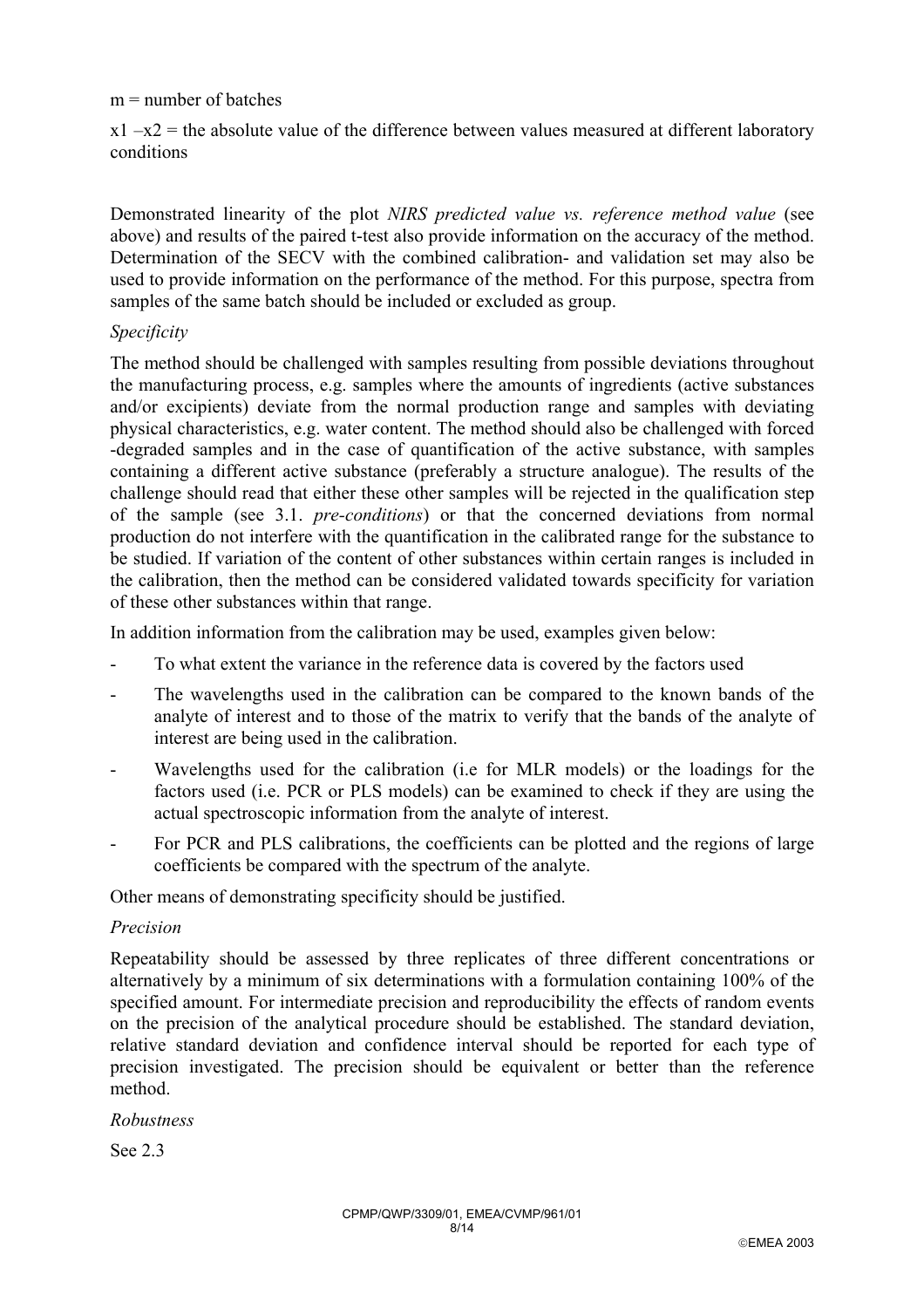### **3.4 Change control**

If a quantitative method is changed (e.g. change of the calibration set) it should be fully revalidated. If the change concerns only instrumentation or software, see section 2.4.

The reference method can be used as change control test. The NIRS method and the reference method can be compared e.g. with a paired t-test. A minimum of six batches should be included in the t-test to demonstrate that no significant differences exist between the methods.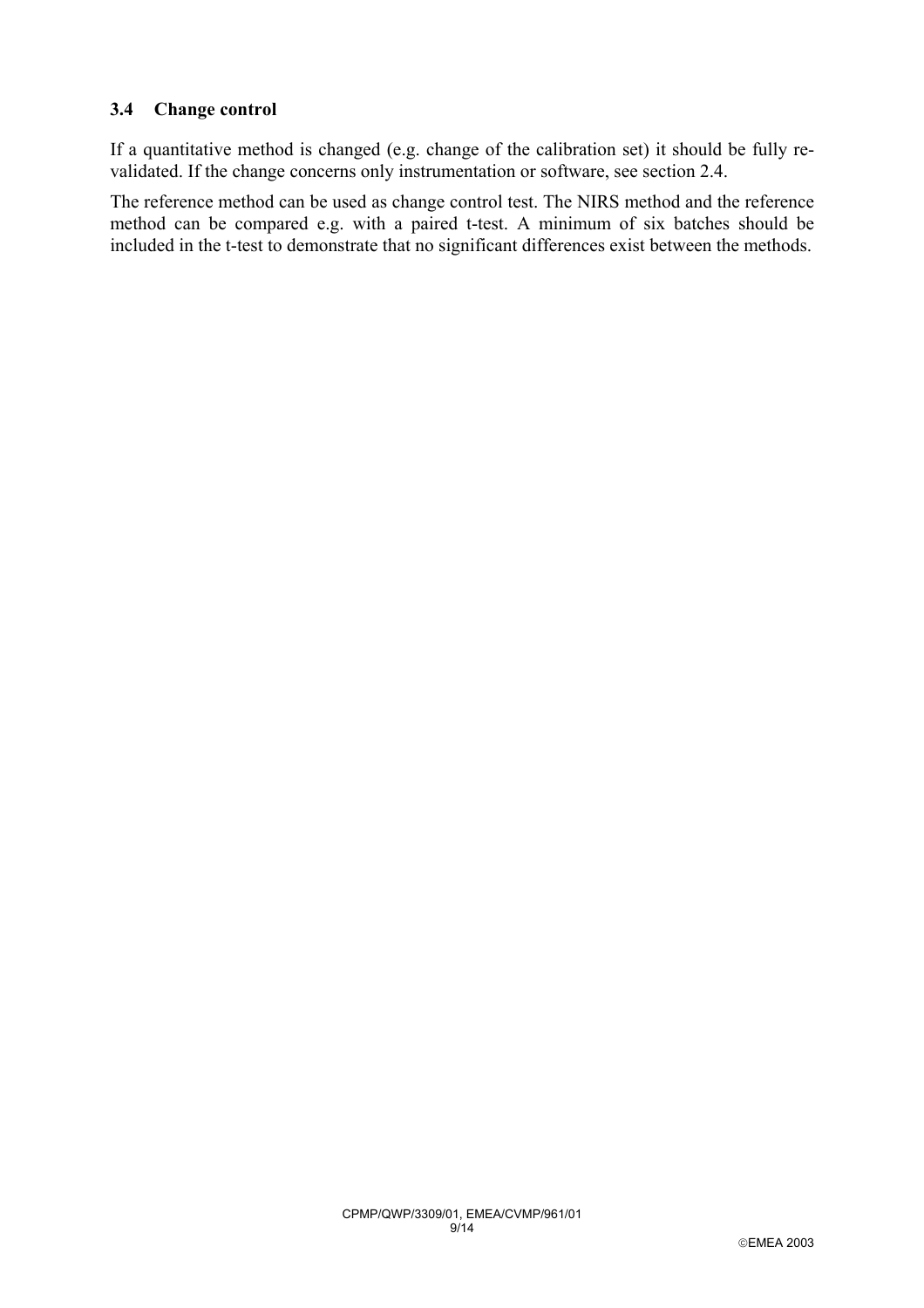### **4. DATA REQUIREMENTS FOR NEW SUBMISSIONS AND VARIATIONS**

In table 4.1 (see the next three pages) the data to be forwarded are listed. In the table is also indicated when variations to the method are subject for a variation application and which data should be submitted to the competent authorities for such applications.

| <b>Topic</b>                                                                                                           | To be<br>included in<br>registration<br>file | <b>Changes</b><br>subject for a<br>variation<br>application | <b>Information</b> to be<br>submitted for a variation       |
|------------------------------------------------------------------------------------------------------------------------|----------------------------------------------|-------------------------------------------------------------|-------------------------------------------------------------|
| <b>DESCRIPTION OF THE METHOD</b>                                                                                       |                                              |                                                             |                                                             |
| <b>Instrument</b>                                                                                                      | Yes                                          |                                                             |                                                             |
| Spectrophotometer                                                                                                      |                                              | $No*$                                                       |                                                             |
| <b>Light source</b><br>$\overline{\phantom{0}}$                                                                        |                                              | $No*$                                                       |                                                             |
| Monochromator, if applicable<br>$\overline{a}$                                                                         |                                              | $No*$                                                       |                                                             |
| <b>Detector</b>                                                                                                        |                                              | $No*$                                                       |                                                             |
| Measurement technique, i.e.<br>$\overline{\phantom{m}}$<br>reflectance, transmission, etc.                             |                                              | Yes                                                         | Full description and<br>validation of the changed<br>method |
| Other relevant settings<br>-                                                                                           |                                              | $No*$                                                       |                                                             |
| Software (type and validation)                                                                                         | Yes                                          | $No*$                                                       |                                                             |
| <b>Tested specification</b>                                                                                            | Yes                                          | Yes                                                         | Full description and<br>validation of the changed<br>method |
| <b>Qualitative method</b>                                                                                              | Yes                                          | Yes                                                         | Full validation of the                                      |
| Wavelength(s) -range                                                                                                   |                                              |                                                             | changed method and/or<br>changed justification              |
| Spectral mathematical pre-<br>$\overline{a}$<br>treatment                                                              |                                              |                                                             |                                                             |
| <b>Chemometric techniques</b><br>$\overline{\phantom{0}}$                                                              |                                              |                                                             |                                                             |
| <b>Thresholds</b><br>-                                                                                                 |                                              |                                                             |                                                             |
| <b>Justification for selected</b><br>wavelength(s) -range, pre-<br>treatment, chemometric<br>techniques and thresholds |                                              |                                                             |                                                             |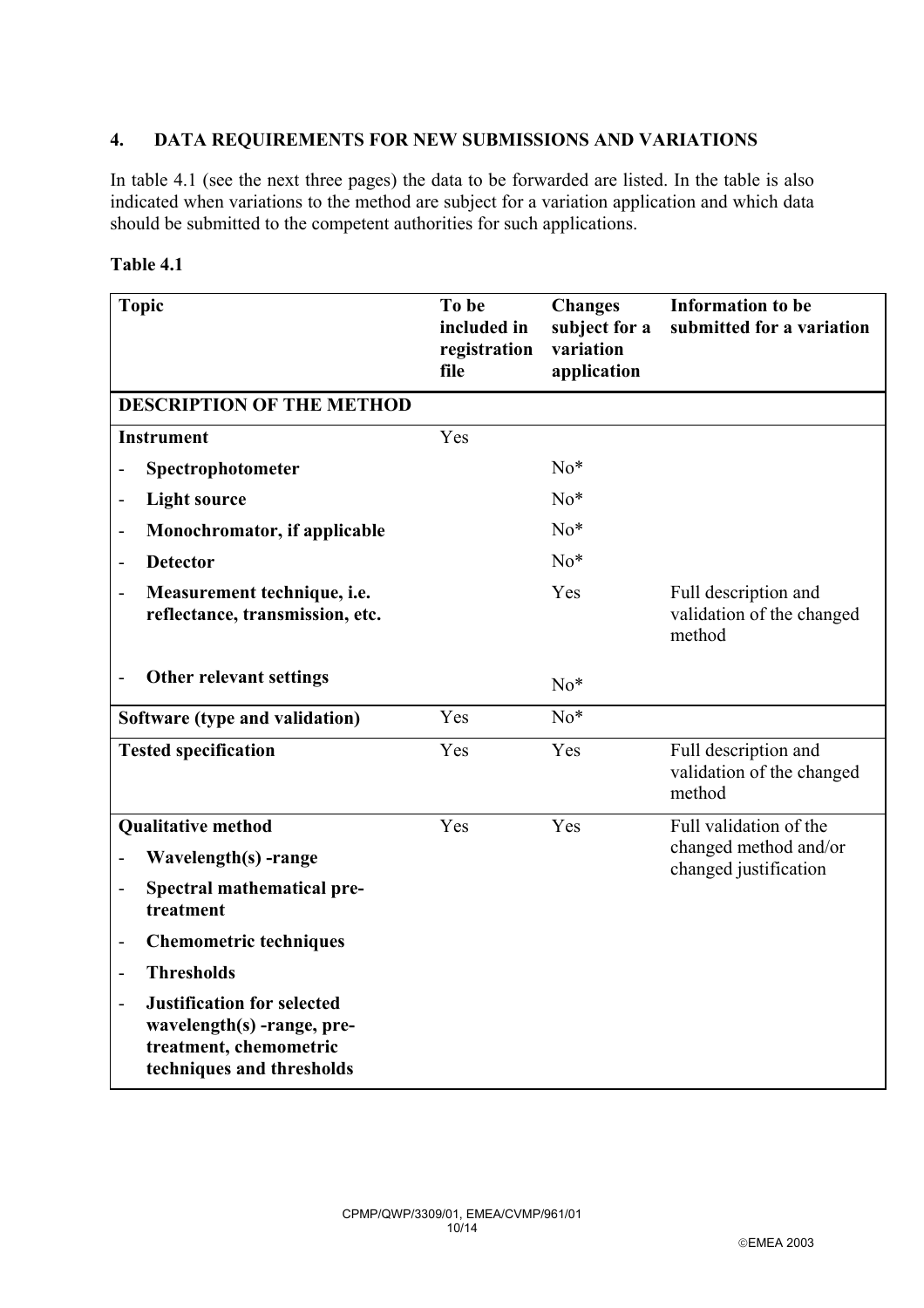| Table 4.1, continued                                                                                         |                                              |                                                             |                                                          |
|--------------------------------------------------------------------------------------------------------------|----------------------------------------------|-------------------------------------------------------------|----------------------------------------------------------|
| <b>Topic</b>                                                                                                 | To be<br>included in<br>registration<br>file | <b>Changes</b><br>subject for a<br>variation<br>application | <b>Information to be</b><br>submitted for a variation    |
| <b>Quantitative method</b>                                                                                   | Yes                                          | Yes                                                         | Full validation of the                                   |
| Wavelength(s) -range                                                                                         |                                              |                                                             | changed method and/or<br>changed justification           |
| Spectral mathematical pre-<br>$\overline{\phantom{a}}$<br>treatment                                          |                                              |                                                             |                                                          |
| <b>Chemometric technique</b><br>-                                                                            |                                              |                                                             |                                                          |
| <b>Equation or identifier of method</b><br>$\qquad \qquad -$                                                 |                                              |                                                             |                                                          |
| <b>Justification for selected</b><br>$\overline{a}$<br>wavelengths -range, pre-treatment<br>and chemometrics |                                              |                                                             |                                                          |
| Sample analysis                                                                                              | Yes                                          |                                                             |                                                          |
| Site / location                                                                                              |                                              | $No*$                                                       |                                                          |
| <b>Sampling</b>                                                                                              |                                              | Yes                                                         | Full validation of the<br>changed method                 |
| <b>Sample preparation</b><br>-                                                                               |                                              | Yes                                                         | Ditto                                                    |
| <b>Sample presentation</b><br>-                                                                              |                                              | Yes                                                         | Ditto                                                    |
| <b>Number of scans</b>                                                                                       |                                              | Yes                                                         | Ditto                                                    |
| <b>CALIBRATION</b>                                                                                           |                                              |                                                             |                                                          |
| Spectral library (qualitative method)                                                                        |                                              |                                                             |                                                          |
| Selection criteria for included Yes<br>batches                                                               |                                              | Yes                                                         | Description and<br>justification of changed<br>criteria. |
| <b>Method of listing</b><br>-                                                                                | Yes                                          | Yes                                                         | Description of changed<br>method                         |
| <b>Composition and results**</b>                                                                             | Yes                                          | $No*$                                                       |                                                          |
| Calibration set (quantitative method)                                                                        | Yes                                          | Yes                                                         | Full description of changed                              |
| Selection criteria for the<br>composition                                                                    |                                              |                                                             | calibration set and results<br>of full validation.       |
| <b>Composition of calibration set</b><br>-                                                                   |                                              |                                                             |                                                          |
| <b>Results of the calibration</b>                                                                            |                                              |                                                             |                                                          |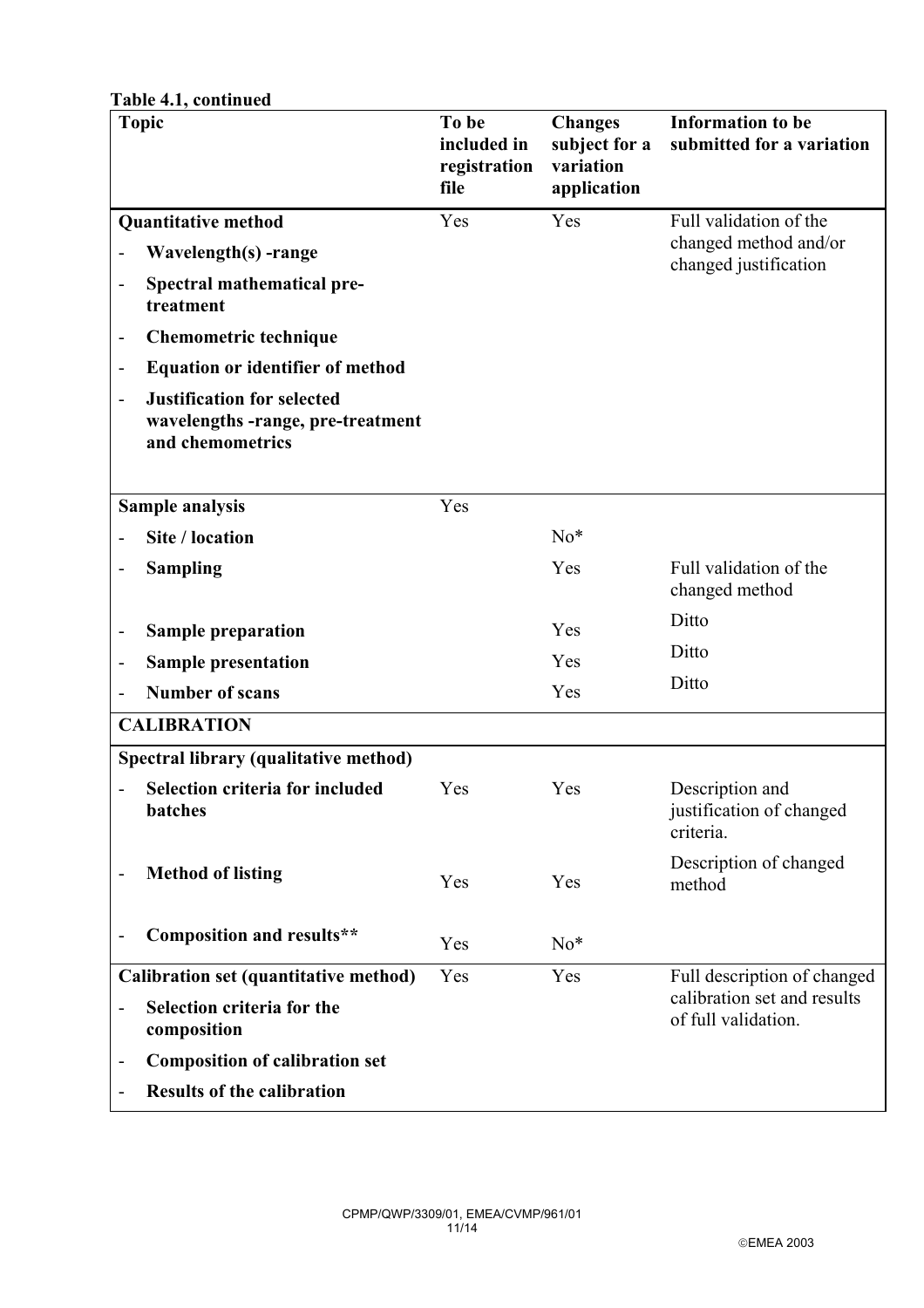| <b>Topic</b>                                                                                                          | To be<br>included in<br>registration<br>file | <b>Changes</b><br>subject for a<br>variation<br>application | <b>Information to be</b><br>submitted for a variation     |
|-----------------------------------------------------------------------------------------------------------------------|----------------------------------------------|-------------------------------------------------------------|-----------------------------------------------------------|
| <b>VALIDATION</b>                                                                                                     |                                              |                                                             |                                                           |
| <b>Qualitative method</b>                                                                                             | Yes                                          |                                                             |                                                           |
| Specificity<br>$\bullet$                                                                                              |                                              |                                                             |                                                           |
| <b>Composition of the validation sets</b><br>$\overline{a}$<br>(both independent batches and<br>potential challenges) |                                              | N <sub>o</sub>                                              |                                                           |
| Rationale for the composition of<br>$\overline{\phantom{0}}$<br>the validation set (challenges)                       |                                              | Yes                                                         | Description and<br>justification of changed<br>rationale. |
| <b>Results of the validation</b><br>$\overline{a}$                                                                    |                                              |                                                             |                                                           |
| <b>Robustness</b><br>$\bullet$                                                                                        |                                              | n/a                                                         |                                                           |
|                                                                                                                       |                                              | $n/a$ .                                                     |                                                           |
| <b>Quantitative method</b>                                                                                            | Yes                                          | $n/a$ .                                                     |                                                           |
| <b>Specificity</b><br>$\bullet$                                                                                       |                                              |                                                             |                                                           |
| Linearity<br>$\bullet$                                                                                                |                                              |                                                             |                                                           |
| <b>Accuracy</b><br>$\bullet$                                                                                          |                                              |                                                             |                                                           |
| <b>Precision</b><br>$\bullet$                                                                                         |                                              |                                                             |                                                           |
| <b>Robustness</b><br>$\bullet$                                                                                        |                                              |                                                             |                                                           |
| <b>CHANGE CONTROL</b>                                                                                                 |                                              |                                                             |                                                           |
| Change control method or                                                                                              | Yes                                          | $Yes***$                                                    | Description and                                           |
| other change control aspect                                                                                           |                                              |                                                             | justification of changed<br>change control.               |

- \* It is pointed out that for many items changes are considered as no subject for a variation request based on the assumption that an adequate change control is included in the dossier. If this is not the case, such a change to the method should still be subject for a variation application or an appropriate change control method should be provided as request for variation.
- \*\* Results (e.g. correlation's) may be presented in tabulated and/or graphical form (e.g. calibration plots, PCA plots)
- \*\*\* Only changes in definition of the change control should be applied for by variation. The changes itself do not always need to be approved through a variation.
- n/a. Not applicable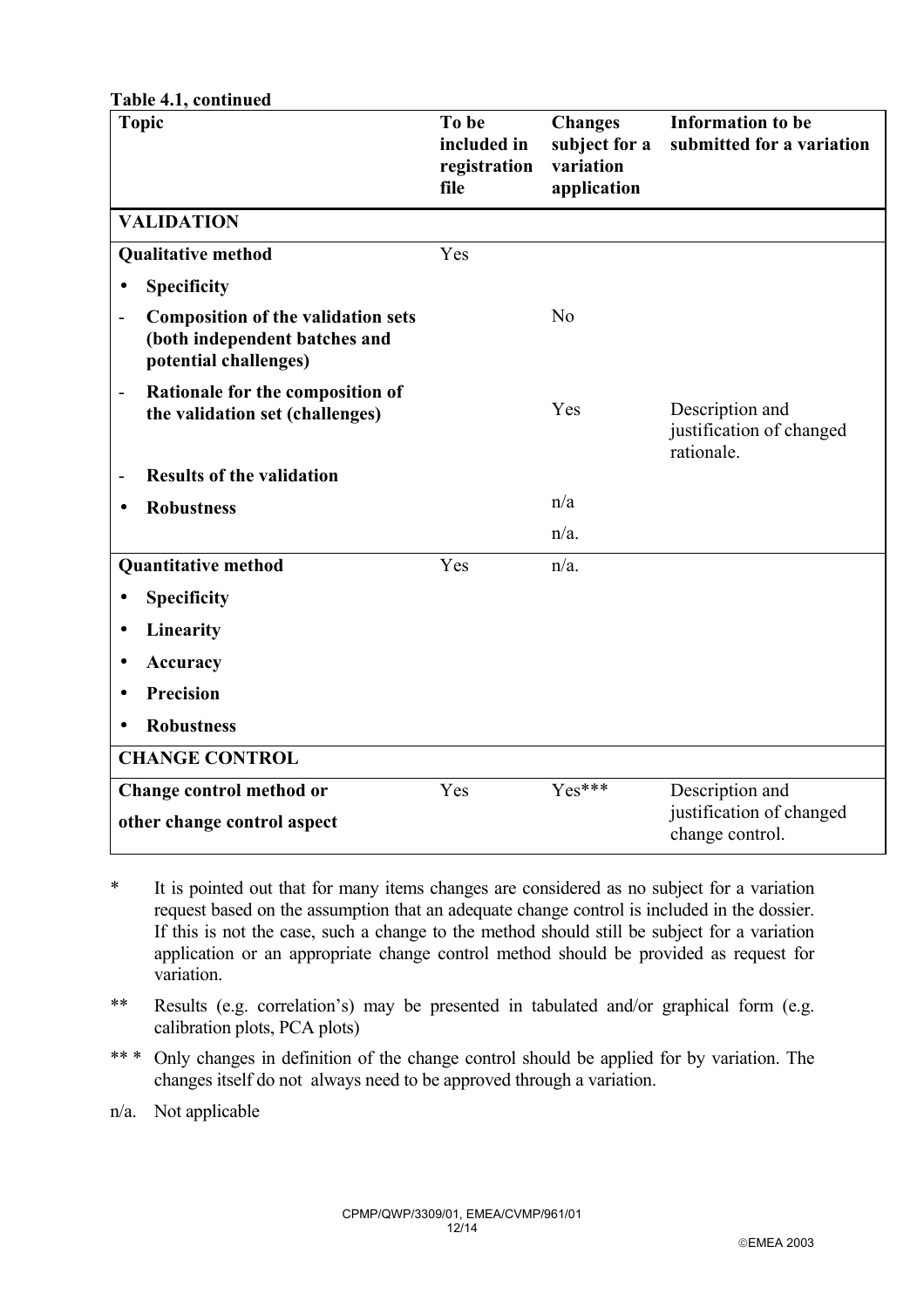# **5. GLOSSARY**

| Ambiguous conclusion        | The sample is considered identical to more than one entity<br>present in the reference library.                                                                                                                                                                                                                                                                            |
|-----------------------------|----------------------------------------------------------------------------------------------------------------------------------------------------------------------------------------------------------------------------------------------------------------------------------------------------------------------------------------------------------------------------|
| Calibration                 | The process of creating a model relating two types of<br>measured data; for NIRS methods a model that relates<br>concentrations or properties to absorbance spectra for a<br>set of reference samples (the reference library or the<br>calibration set)                                                                                                                    |
| Calibration set             | The set of samples used for creating the calibration model                                                                                                                                                                                                                                                                                                                 |
| Change control protocol     | A protocol listing potential future changes in the method<br>and the actions considered necessary to prove<br>the maintained reliability of the method.                                                                                                                                                                                                                    |
| Change control test         | Test used to demonstrate unchanged method reliability<br>following a change in a method.                                                                                                                                                                                                                                                                                   |
| Chemometrics                | Mathematical multivariate methods to analyse/compare<br>data                                                                                                                                                                                                                                                                                                               |
| Maximum Wavelength Distance | A spectral reading is taken and the difference is calculated<br>from a mean spectrum constructed from the set of library<br>spectra constituting a given identity or grade. Then the<br>difference at each wavelength is normalised by the library<br>set variation at the same wavelength. Then the maximum<br>normalised difference is taken as the distance of measure. |
| <b>MLR</b>                  | Multiple Linear Regression                                                                                                                                                                                                                                                                                                                                                 |
| No match conclusion         | The sample is not considered identical to any entity in the<br>reference library                                                                                                                                                                                                                                                                                           |
| Pass conclusion             | The sample is considered identical to an entity in the<br>reference library.                                                                                                                                                                                                                                                                                               |
| <b>PCA</b>                  | <b>Principal Component Analysis</b>                                                                                                                                                                                                                                                                                                                                        |
| <b>PCR</b>                  | <b>Principal Component Regression</b>                                                                                                                                                                                                                                                                                                                                      |
| <b>PLS</b>                  | <b>Partial Least Squares Regression</b>                                                                                                                                                                                                                                                                                                                                    |
| Performance verifications   | Tests to control the instrument performance                                                                                                                                                                                                                                                                                                                                |
| Pre-treament                | Processing of the spectral data, with mathematical or other<br>techniques, prior to chemometric analysis.                                                                                                                                                                                                                                                                  |
| Qualification<br>attributes | Characterisation based upon chemical- and physical                                                                                                                                                                                                                                                                                                                         |
| Qualitative method          | Method with a 'yes' or 'no' result, e.g. identity.                                                                                                                                                                                                                                                                                                                         |